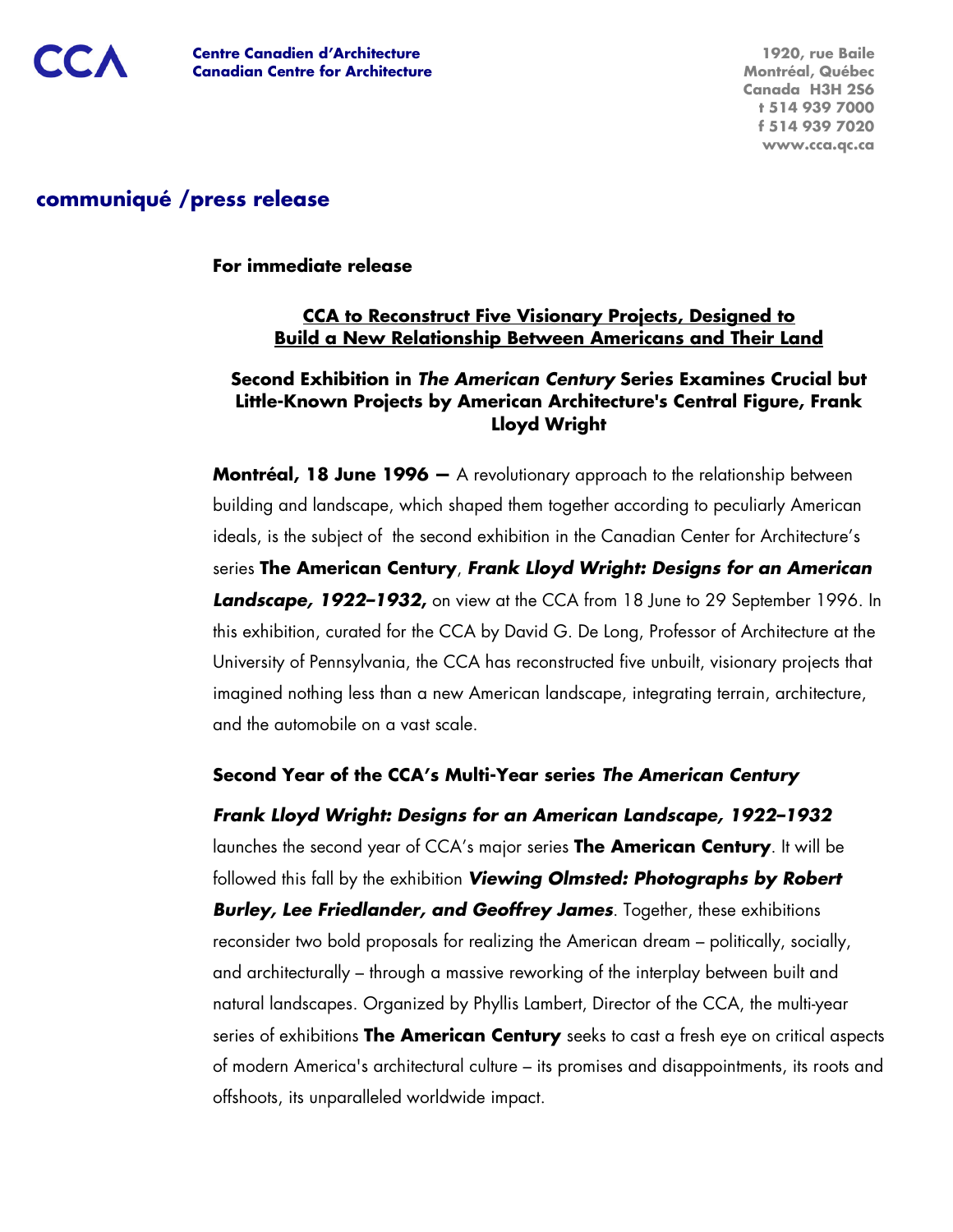"By pairing Wright and Olmsted," Lambert states, "CCA is inviting reflection on two very different approaches to city and landscape. Where Wright moved the city to the wilderness, Olmsted brought the wilderness to the city. Both, however, were interested in the peculiarly American equation between open space and social health. In reconstructing the one proposition and revisiting the other, we hope to challenge current thinking on this critical issue, and to extend our debate on the American Century."

# **The American Landscape and the Challenge of the Automobile: Frank Lloyd Wright**

### **in the Twenties**

According to Nicholas Olsberg, Chief Curator of the CCA, **Frank Lloyd Wright: Designs for an American Landscape, 1922–1932** "looks at a cluster of issues that are critical to an understanding of American architectural culture in the first half of the 20th century, when the automobile was an opportunity rather than a threat. Looking back at these projects, we may feel we missed out on some imaginative ways to make the best of the automobile. Wright was imagining new ways of moving through the landscape, which he intended to shape just for that purpose, proposing a new relationship between building and the land. The research that went into this exhibition, along with the reconstruction of the projects, reveals as never before how Wright envisioned rearranging the terrain on an immense scale – not only settling a building in sympathy with the land, but actually completing the work of nature."

"Wright came to shape the land as a parent shapes a child," comments David G. De Long, "not to suppress inherent qualities, but to reveal and enhance them." The exhibition offers visitors the excitement of seeing, in the drawings themselves, how Wright sought out the underlying structure in a landscape, discovering and enhancing its geometric elements. His buildings would not only echo the landscape but also shape and unify it. Profoundly sympathetic to an Emersonian belief in the spirituality of nature, "Wright resisted the detached, deliberately neutral geometries of modernist architecture," De Long explains, "seeking instead to achieve a universal meaning through attachment to place."

# **Original Drawings, Models, and Computer Animations Bring Projects to Life**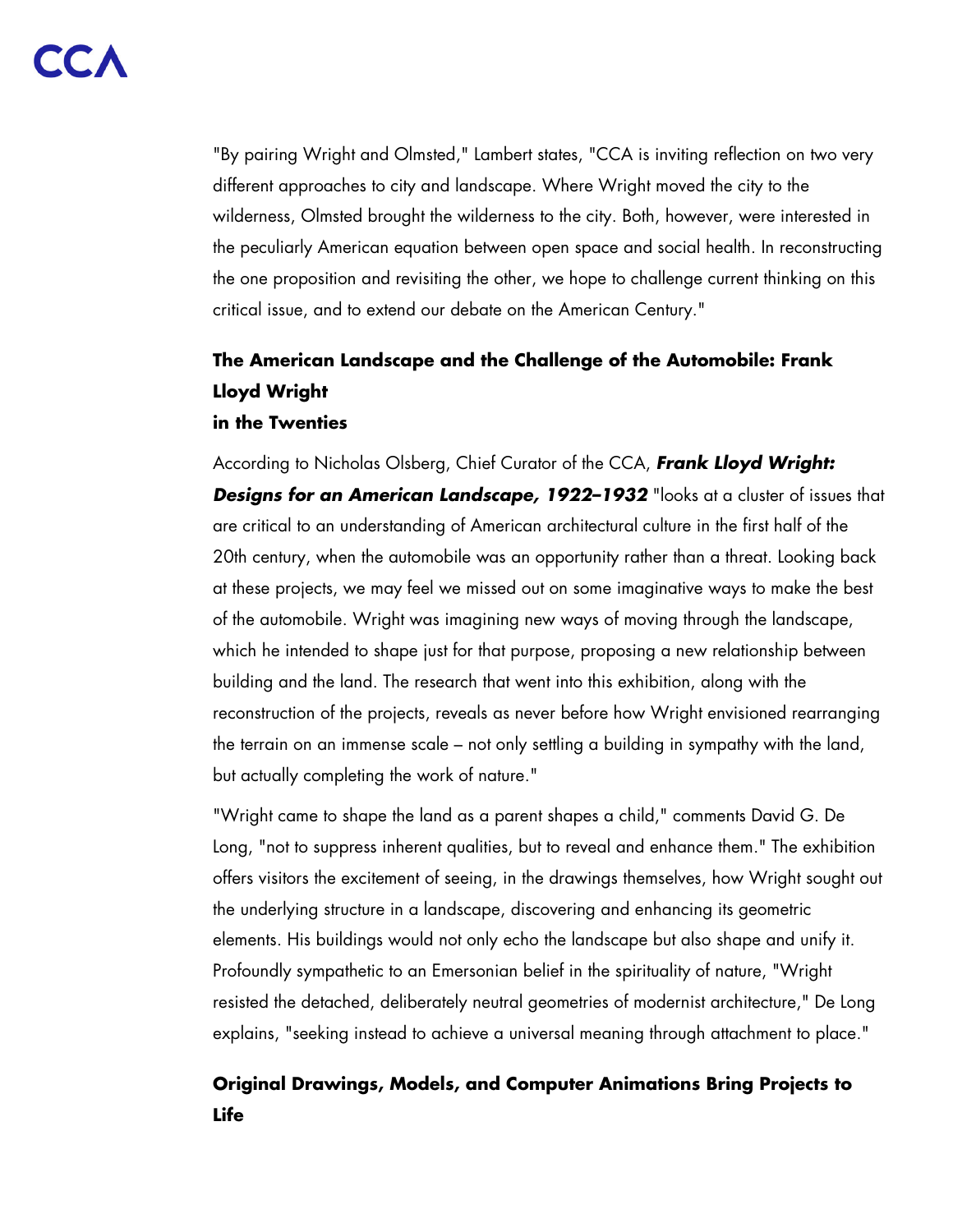The exhibition – the first to use original materials to examine a single theme in Wright's work –features more than 150 original drawings for the boldly imaginative projects. Drawings on loan from the Frank Lloyd Wright Foundation and the Library of Congress (co-organisers of the exhibition with the CCA) are reunited with drawings from other repositories and collections, including those of the CCA. Many of these drawings are on display for the first time.

In addition, the CCA exhibits five newly commissioned, three-dimensional models by architect George Ranalli. Each is an analytic reconstruction of how a project might have looked in its site. Computer animations of three of the projects, shown on video monitors, suggests how people might have experienced these projects and their landscapes while moving through them by automobile or seaplane – an all-important facet of Wright's designs.

#### **The Doheny Ranch Development**

The first of the projects, conceived in 1923, was a speculative scheme for a suburban development to be built on the Doheny Ranch, a long, narrow parcel of open land that lay at the base of the Santa Monica Mountains, in what is today Beverly Hills. Wright envisioned the entire Doheny project as a cohesive architectural landscape, with buildings and roadways joined so persuasively to the site's steep, undulating ridges as to enlarge the grandeur of the natural setting. The Doheny project proposed an image of the residential development as a single, integrated structure. It also heralded, perhaps for the first time, the potential of the automobile to shape the built environment in a positive way.

#### **Lake Tahoe Summer Colony**

During the summer of 1923, Wright embarked upon a second speculative venture, this one for a summer resort colony on Emerald Bay at Lake Tahoe, California. Cabins nestled into the wooded slopes were designed in an unprecedented grammar of steeply angled shapes, which seemed to amplify the inherent qualities of the mountains. This mainland development would have been connected by a thousand-foot pier to the focal point of the project: an inn built over Emerald Bay itself, adjacent to Fannette Island. Supported on pontoon-like piers and enclosing water courts within its clusters, the inn, like the mainland cabins, would have had pitched roofs, rows of dormers, and massive chimneys appropriate to the image of a mountain lodge. In addition, Wright proposed to create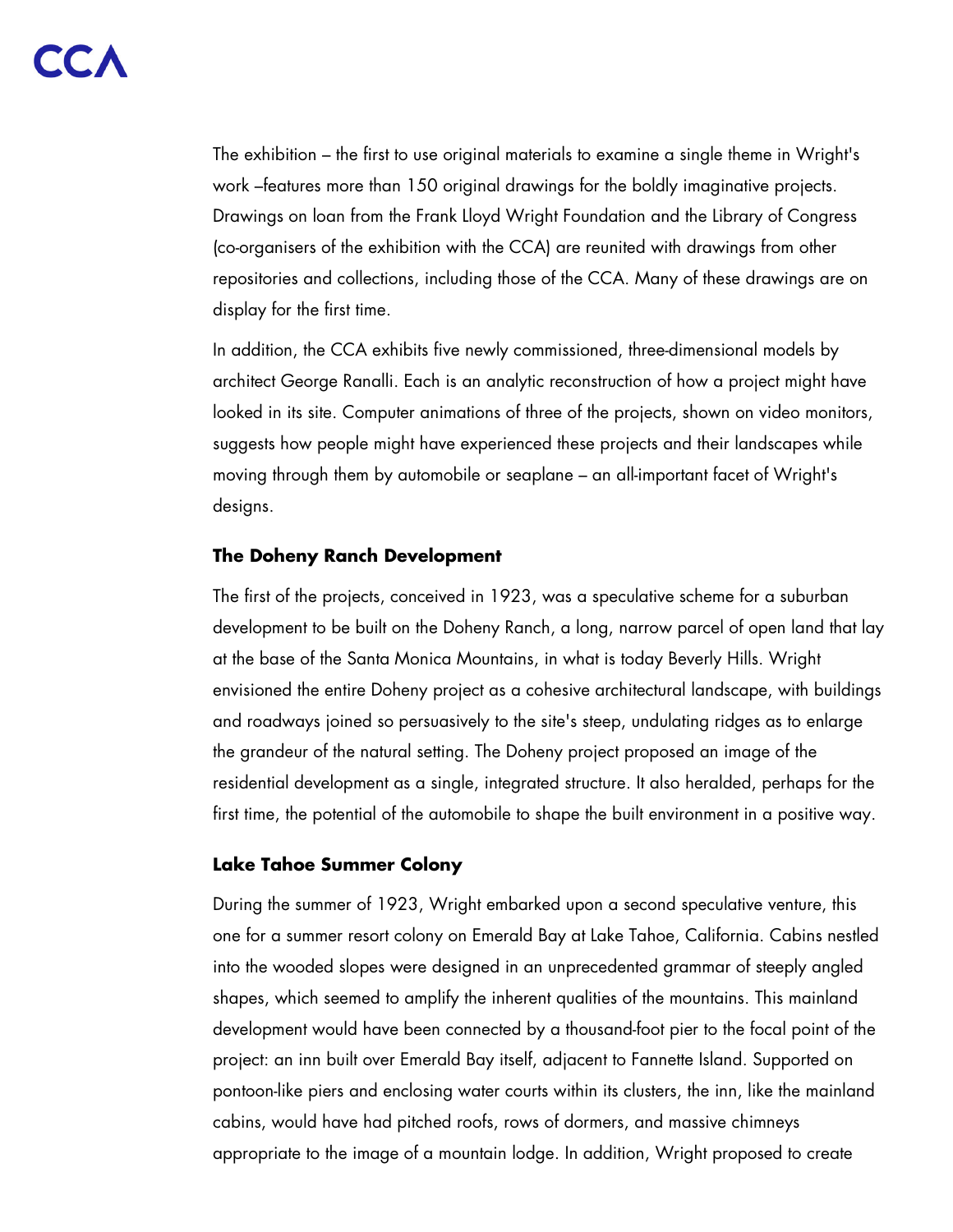floating cabins for the inn: barges, each richly embellished with decorative elements, which would have allowed visitors to move freely about the bay in a constantly changing configuration.

#### **The A.M. Johnson Desert Compound**

The third of Wright's projects, designed in 1923–24, was a residential compound for insurance tycoon A.M. Johnson, to be built along Grapevine Canyon, overlooking the northern end of Death Valley. Wright envisioned a series of corbeled concrete-block walls that stretched almost a thousand feet across the site, incorporating existing buildings into a single composition that embanked the low hill on one side and bridged north over a ravine to a second hill farther within the canyon. Wright sited the main house so it would look directly down Grapevine Canyon toward Death Valley, using his composition to reinforce the larger frame of the surrounding mountains. To replace the original road that meandered along the rim of the valley, he proposed constructing an angled embankment leading straight toward an opening within the lower wall of the main building, where the road was to run under the bridge element and up the ravine. There it would have joined with a secondary road, which was to ramp up around a central pool and back through the house itself to a platform projecting on the north, affording a dramatic view down the canyon. The massive, angled buildings of the compound were to rise from unified terraces that linked the desert with the mountains. Channels of water flowing from within the complex gave special prominence to the intertwined roadways.

#### **The Gordon Strong Automobile Objective**

The Gordon Strong Automobile Objective (1925), designed for Sugarloaf Mountain in Maryland, took both its purpose and its shape from the movement of the automobile through the landscape. Designed at the request of real-estate speculator and auto enthusiast Gordon Strong, the Objective was to be a recreational destination for motorists taking short trips from Washington, DC, and Baltimore. Wright responded to the request by envisioning a monumental, circular building constructed of concrete, which would have created a new summit for Sugarloaf Mountain. Motorists would have driven up the outside of the building on a spiral ramp, from which they would get constantly changing views of the countryside below; the down ramp would have run inside the building, where Wright proposed constructing the parking garage, along with amenities such as a dance hall, an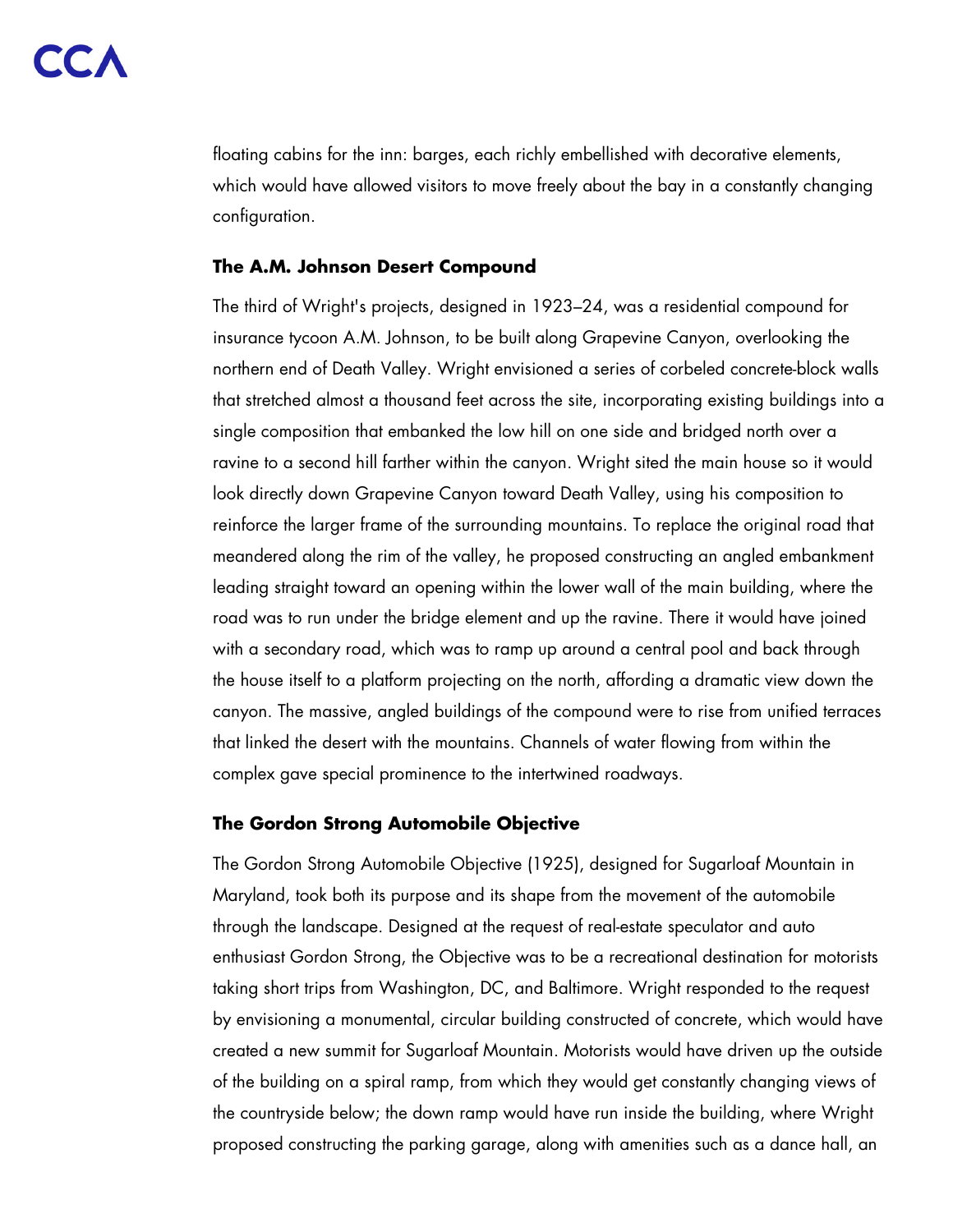auditorium, and a planetarium. This project – Wright's first to use circular geometries to shape an entire plan – was the forerunner of his design for the Guggenheim Museum, and perhaps his ultimate celebration of the automobile's power to generate new patterns of leisure and living.

#### **San Marcos-in-the-Desert**

Of the five projects in the exhibition, the one that came closest to being realized was San Marcos-in-the-Desert (1928–29), a resort hotel in Chandler, Arizona. The hotel was to have been a luxury resort owned by Alexander J. Chandler, who had opened the San Marcos Hotel near Phoenix a few years earlier. Situated at the base of the Salt River Mountains, the resort would have offered a foreground view of a broad, flat plain, with hills bordering each side; a wide gap between these hills would have opened the view to the greater desert beyond. Automobiles would have approached up, then under, the building along the diagonal line of a natural ravine. As in the A.M. Johnson Compound, the building was to bridge this ravine, joining separate parts of the land into a single composition. Flowing pools of water parallel to the line of the ravine would have made the building itself seem a source of water. From this central core, long, low wings, containing private suites, would have stretched out on each side, terracing the natural slope of the hills. The angles of the existing contours – indeed, the desert setting itself – suggested triangular shapes to Wright, which he would have built with his recently developed textileblock method. Augmenting the desert's natural light by means of sweeping, unified terraces, Wright's design would have imparted an element of cosmic scale to his shaping of the landscape. Plans for constructing San Marcos-in-the-Desert were going forward when the stock market crash put an end to the project.

# **Accompanying Exhibition Reveals the Context for Wright's Projects**

At the same time as it exhibits **Frank Lloyd Wright: Designs for an American Landscape,**

**1922–1932**, the CCA presents a smaller exhibition, **"The Horizontal Line of Freedom": City, Road, and Country in North America, 1917–1939**. Drawing on bibliographic materials, the exhibition offers a background to Wright's five projects, as well as his utopian plan of 1932 for Broadacre City.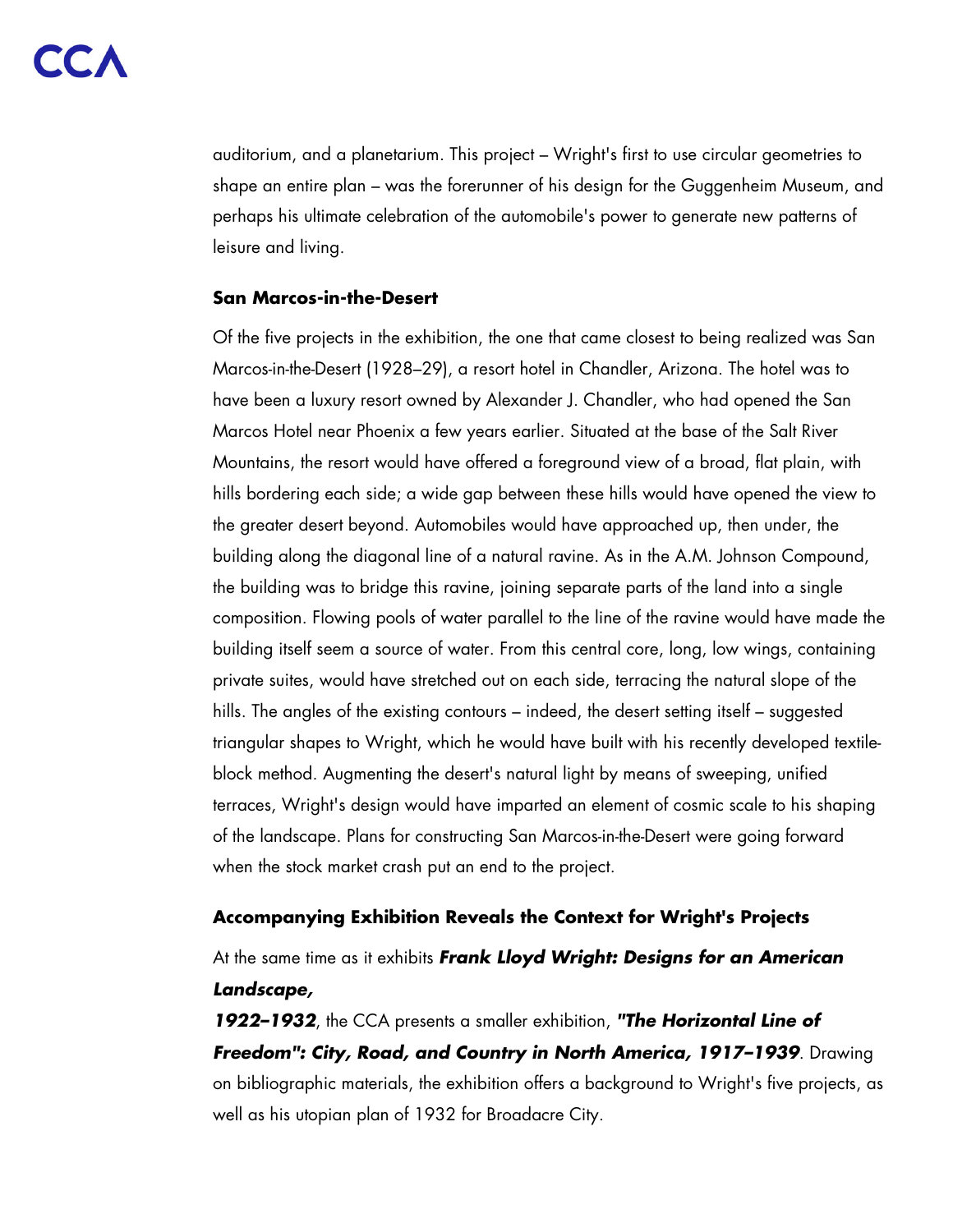Introduced in 1908, the Model T Ford brought the automobile to the masses, offering a freedom of movement unfettered by the railway schedule. By the 1920s, the family car was an established element of American culture. Parkways provided easy access to picnic sites and resorts; more ambitious highways linked rural and urban populations, breaking down the barriers between the two, until the idea of suburbia had all but blurred the distinctions. By documenting these developments, **"The Horizontal Line of Freedom": City, Road, and Country in North America, 1917–1939** establishes the contextual reality behind Wright's projects: the automobile, instrument of democracy, would be a vehicle for social change.

### **Major Catalogue and Booklet Accompany the Exhibition**

In conjunction with the exhibition, Harry N. Abrams, Inc. publishes a major catalogue, Frank Lloyd Wright: Designs for an American Landscape, 1922–1932. In addition to essays by David G. De Long and Anne Whiston Spirn, the catalogue includes a chronology, compiled by Robert Sweeney, of Frank Lloyd Wright's life and work for the decade covered by the exhibition. C. Ford Peatross has assembled a portfolio illustrating representations of the automobile and roadway for the period 1922–1932. The 208 page book, featuring 179 illustrations (including 93 plates in full color), is available in a paperback edition (priced at \$39.95 Canadian) and in a hardcover edition from Harry N. Abrams (priced at \$59.95) at the CCA Bookstore.

The CCA publishes also a bilingual booklet in French and English discussing the principal ideas in **Frank Lloyd Wright: Designs for an American Landscape, 1922– 1932** and introducing the series of hypothetical study models developed by architect George Ranalli expressly for the exhibition. Priced at \$12.95 (Canadian), the booklet is sold at the CCA Bookstore.

#### **Public Programs to Include Lecture, Film Series, and Guided Tours**

The CCA marks the opening of the exhibition with a lecture by curator David G. De Long, to be held at 5:45 pm in the Théâtre Paul-Desmarais on Tuesday, 18 June 1996. Also in the theatre, the CCA presents a four-part film series, organized in collaboration with the Cinémathèque québécoise. The series, which screens on Thursday evenings at 6:00 pm from 4 to 25 July inclusively, surveys the ways in which filmmakers have represented